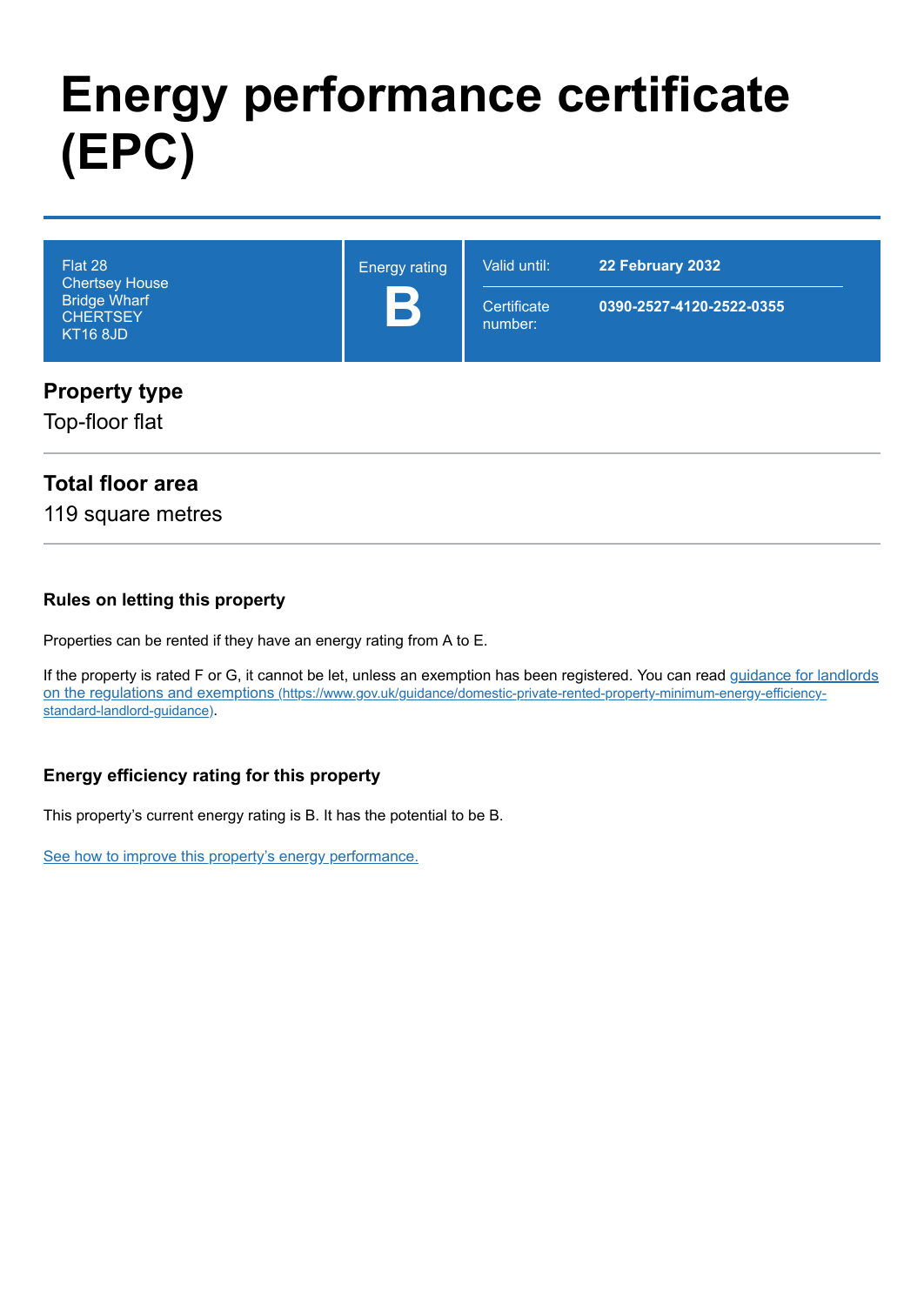| <b>Score</b> | <b>Energy rating</b> | <b>Current</b>    | <b>Potential</b>           |
|--------------|----------------------|-------------------|----------------------------|
| $92 +$       |                      |                   |                            |
| 81-91        | Β                    | 83<br>$\mathbf B$ | 83  <br>$\pmb{\mathsf{B}}$ |
| 69-80        | $\mathbf C$          |                   |                            |
| 55-68        |                      |                   |                            |
| 39-54        | Е                    |                   |                            |
| $21 - 38$    | F                    |                   |                            |
| $1-20$       | Q                    |                   |                            |

The graph shows this property's current and potential energy efficiency.

Properties are given a rating from A (most efficient) to G (least efficient).

Properties are also given a score. The higher the number the lower your fuel bills are likely to be.

For properties in England and Wales:

- the average energy rating is D
- the average energy score is 60

#### **Breakdown of property's energy performance**

This section shows the energy performance for features of this property. The assessment does not consider the condition of a feature and how well it is working.

Each feature is assessed as one of the following:

- very good (most efficient)
- good
- average
- poor
- very poor (least efficient)

When the description says "assumed", it means that the feature could not be inspected and an assumption has been made based on the property's age and type.

| <b>Feature</b> | <b>Description</b>                          | Rating |
|----------------|---------------------------------------------|--------|
| Wall           | Timber frame, as built, insulated (assumed) | Good   |
| Roof           | Flat, insulated (assumed)                   | Good   |
| Window         | Fully double glazed                         | Good   |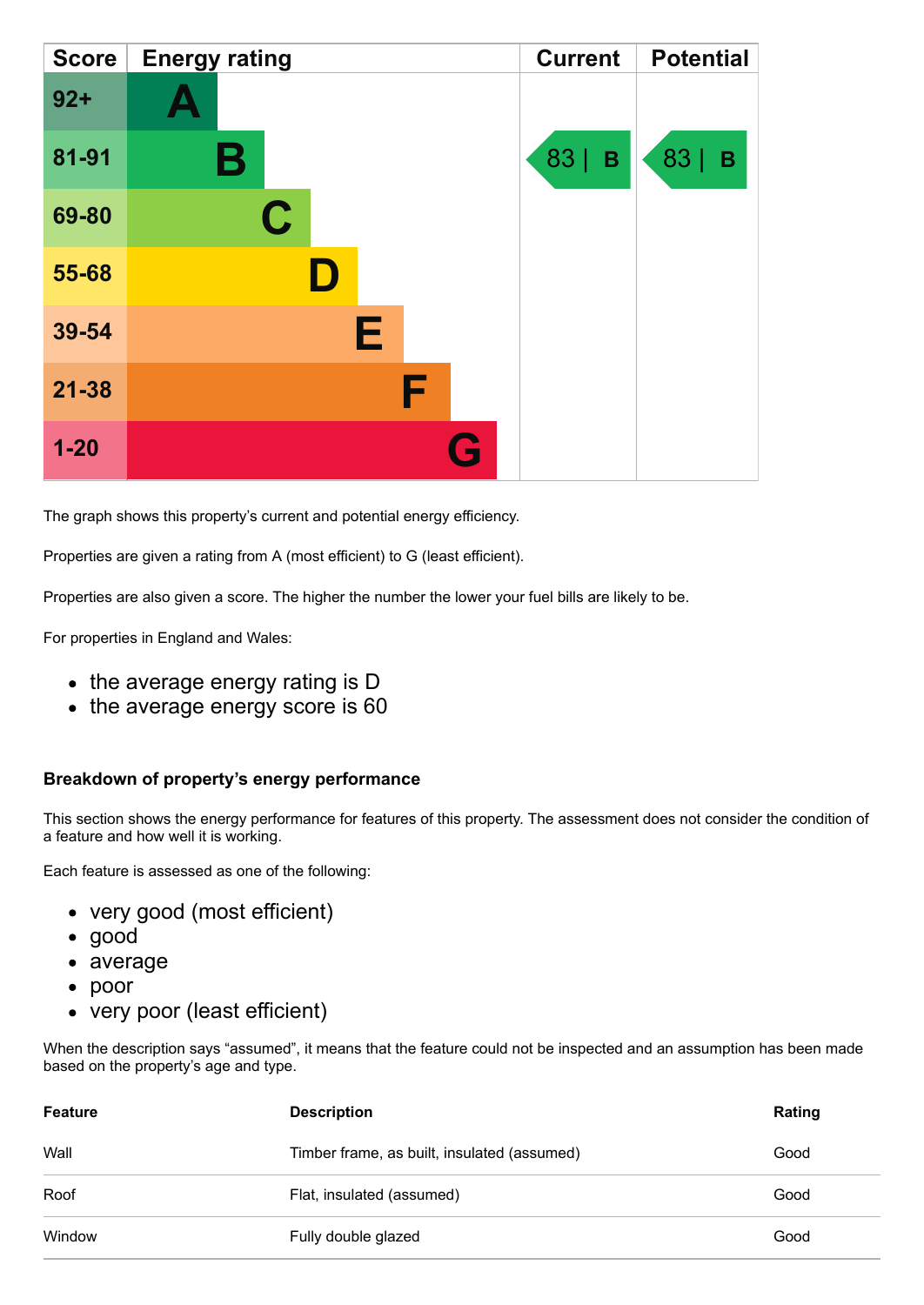| <b>Feature</b>       | <b>Description</b>                       | Rating    |
|----------------------|------------------------------------------|-----------|
| Main heating         | Boiler and radiators, mains gas          | Good      |
| Main heating control | Programmer, room thermostat and TRVs     | Good      |
| Hot water            | From main system                         | Good      |
| Lighting             | Low energy lighting in all fixed outlets | Very good |
| Floor                | (another dwelling below)                 | N/A       |
| Secondary heating    | None                                     | N/A       |

# **Primary energy use**

The primary energy use for this property per year is 89 kilowatt hours per square metre (kWh/m2).

What is primary energy use?  $\blacktriangleright$ 

#### **Environmental impact of this property**

This property's current environmental impact rating is B. It has the potential to be B.

Properties are rated in a scale from A to G based on how much carbon dioxide (CO2) they produce.

Properties with an A rating produce less CO2 than G rated properties.

### **An average household produces**

6 tonnes of CO2

### **This property produces**

### **This property's potential production**

1.9 tonnes of CO2

1.9 tonnes of CO2

By making the [recommended changes,](#page-3-0) you could reduce this property's CO2 emissions by 0.0 tonnes per year. This will help to protect the environment.

Environmental impact ratings are based on assumptions about average occupancy and energy use. They may not reflect how energy is consumed by the people living at the property.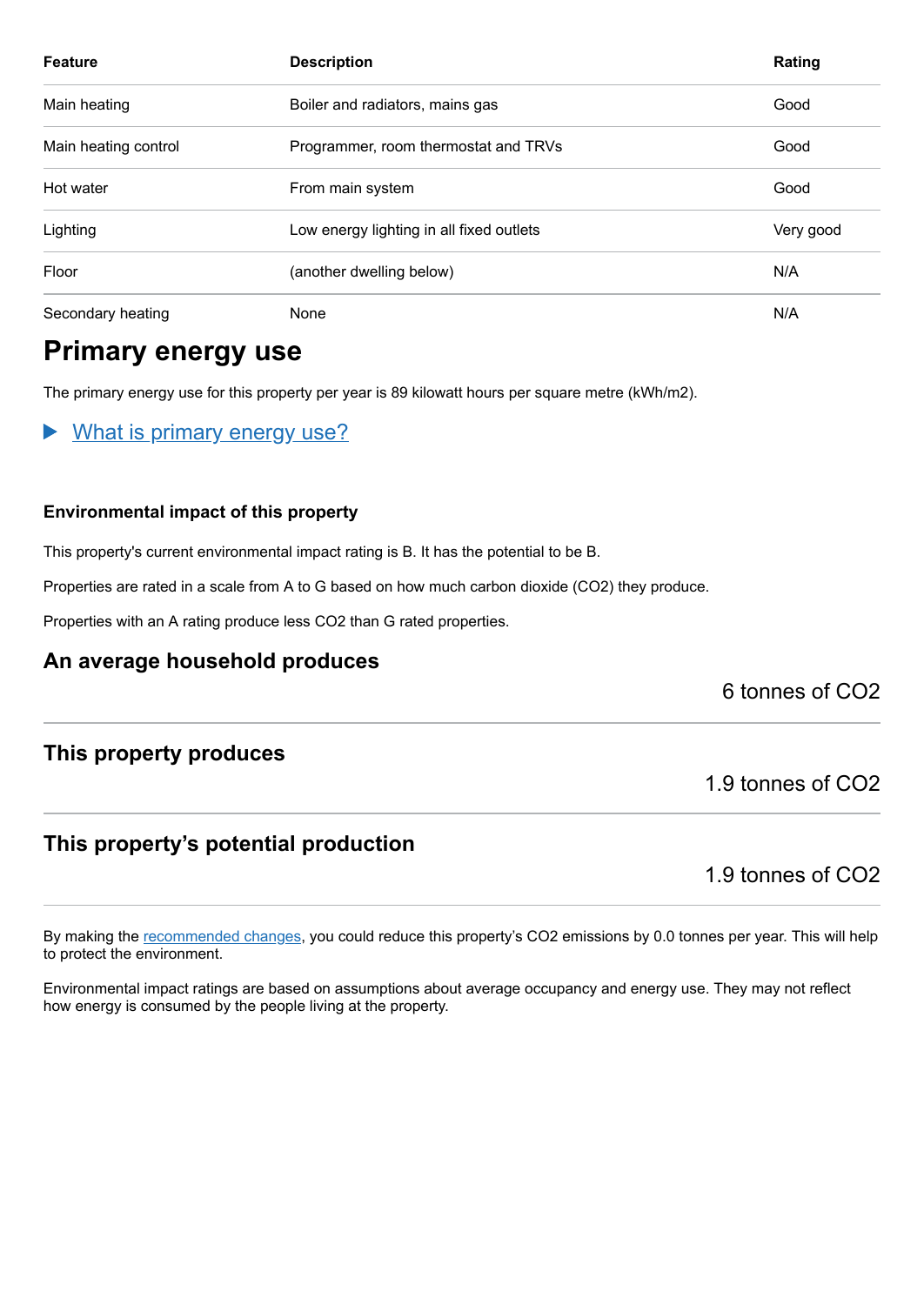#### <span id="page-3-0"></span>**How to improve this property's energy performance**

The assessor did not make any recommendations for this property.

Simple Energy Advice has guidance on improving a property's energy use. [\(https://www.simpleenergyadvice.org.uk/\)](https://www.simpleenergyadvice.org.uk/)

Potential energy rating **B**

# **Paying for energy improvements**

[Find energy grants and ways to save energy in your home.](https://www.gov.uk/improve-energy-efficiency) (https://www.gov.uk/improve-energy-efficiency)

**Estimated energy use and potential savings**

**Estimated yearly energy cost for this property**

### **Potential saving**

£0

£478

The estimated cost shows how much the average household would spend in this property for heating, lighting and hot water. It is not based on how energy is used by the people living at the property.

The estimated saving is based on making all of the recommendations in [how to improve this property's energy performance.](#page-3-0)

For advice on how to reduce your energy bills visit Simple Energy Advice [\(https://www.simpleenergyadvice.org.uk/\)](https://www.simpleenergyadvice.org.uk/).

# **Heating use in this property**

Heating a property usually makes up the majority of energy costs.

### **Estimated energy used to heat this property**

**Space heating**

3772 kWh per year

### **Water heating**

2400 kWh per year

### **Potential energy savings by installing insulation**

The assessor did not find any opportunities to save energy by installing insulation in this property.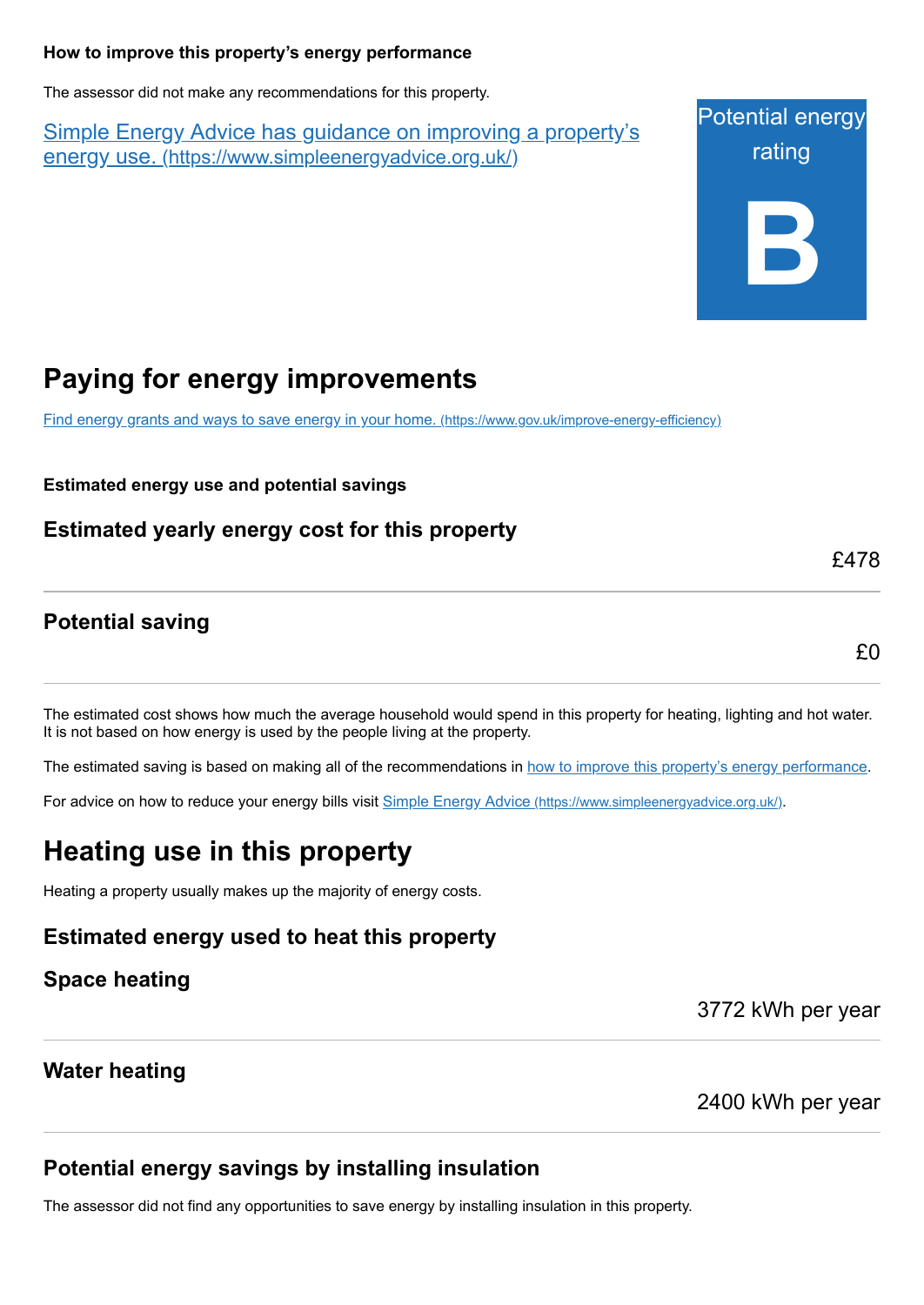You might be able to receive Renewable Heat Incentive payments [\(https://www.gov.uk/domestic-renewable-heat-incentive\)](https://www.gov.uk/domestic-renewable-heat-incentive). This will help to reduce carbon emissions by replacing your existing heating system with one that generates renewable heat. The estimated energy required for space and water heating will form the basis of the payments.

#### **Contacting the assessor and accreditation scheme**

This EPC was created by a qualified energy assessor.

If you are unhappy about your property's energy assessment or certificate, you can complain to the assessor directly.

If you are still unhappy after contacting the assessor, you should contact the assessor's accreditation scheme.

Accreditation schemes are appointed by the government to ensure that assessors are qualified to carry out EPC assessments.

# **Assessor contact details**

#### **Assessor's name**

Jake Howarth

### **Telephone**

0845 0945 192

### **Email**

[epcquery@vibrantenergymatters.co.uk](mailto:epcquery@vibrantenergymatters.co.uk)

# **Accreditation scheme contact details**

**Accreditation scheme** Elmhurst Energy Systems Ltd

# **Assessor ID**

EES/021468

# **Telephone**

01455 883 250

### **Email**

[enquiries@elmhurstenergy.co.uk](mailto:enquiries@elmhurstenergy.co.uk)

# **Assessment details**

**Assessor's declaration** No related party